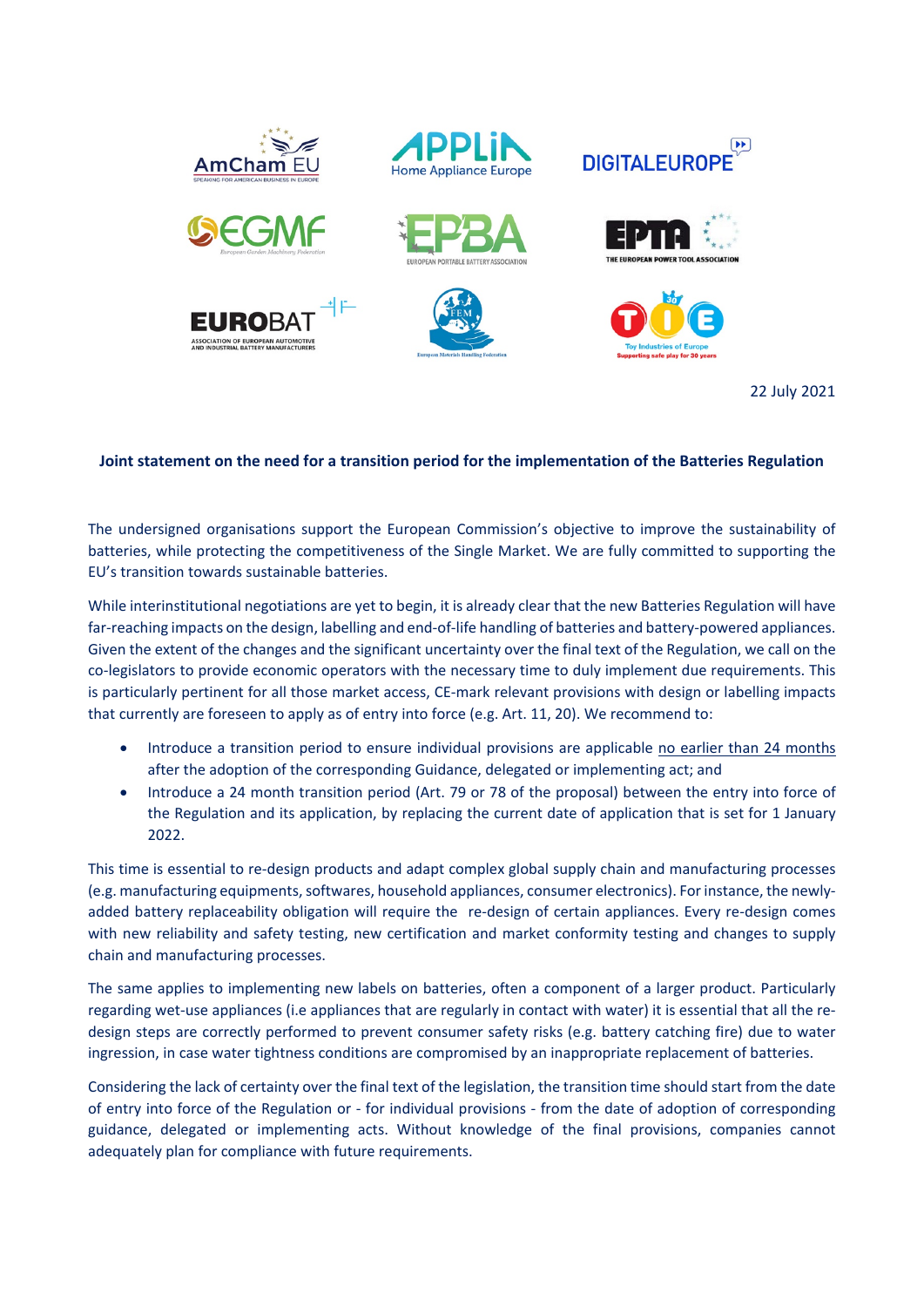Without a transition time, there are risks of:

- Inadequate implementation of the new requirements, due to the lack of time to adjust complex supply chains and production processes;
- Competitive disadvantages and potentially negative employment impacts for EU manufacturers relying on highly automated production lines for which adaptation to new production processes is more time/costintensive compared to less automated extra-EU plants.
- Scrapping of already manufactured, well-functioning products or spare parts, as well as products destined for refurbishment leading to unnecessary and unjustified e-waste generation.

We remain strongly committed to working together with the European Commission and the co-legislators to ensure that the review of batteries legislation becomes a success.